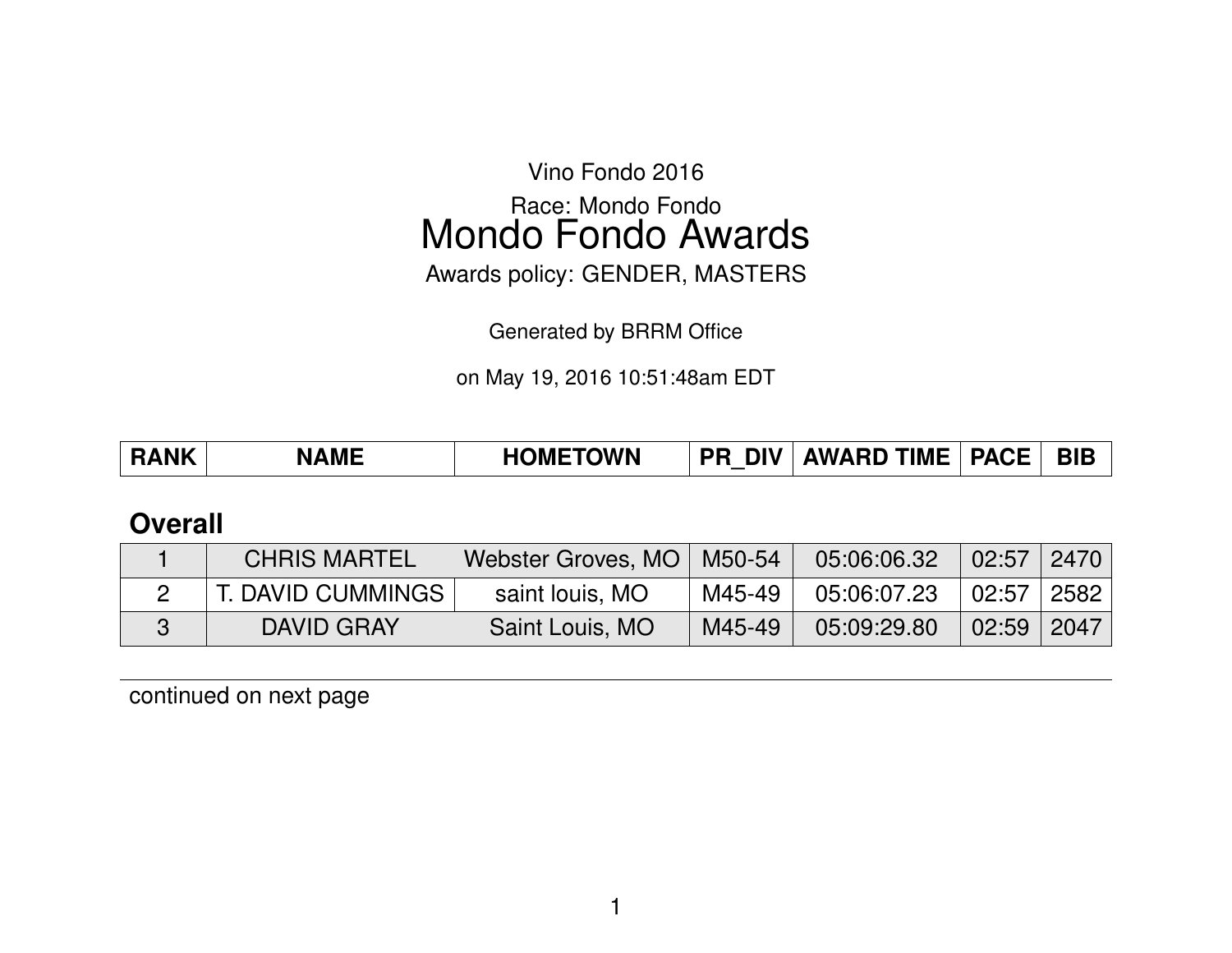| <b>RANK</b>   | <b>NAME</b>           | <b>HOMETOWN</b>      | <b>PR DIV</b> | <b>AWARD TIME   PACE  </b> |                | <b>BIB</b> |
|---------------|-----------------------|----------------------|---------------|----------------------------|----------------|------------|
| <b>Female</b> |                       |                      |               |                            |                |            |
|               | <b>JULIE DAVIDSON</b> | Dardenne Prairie, MO | F35-39        | 07:39:34.04                | $04:26$   2035 |            |
| 2             | <b>ASAKO KUBOKI</b>   | St. Louis, MO        | F40-44        | 07:46:35.77                | 04:30          | 2076       |
| 3             | <b>ANGIE SINGER</b>   | Saint Louis, MO      | F40-44        | 07:46:35.80                | 04:30          | 2033       |

#### **F35-39**

|  | $\text{HII IT}$ $\text{MII}$ $\text{Doulence}$ $\text{Ducino}$ $\text{MQ}$ $\text{FOT}$ $\text{QQ}$ $\text{OZ}$ , $\text{OQ}$ , $\text{OA}$ $\text{OA}$ |  |  | i <del>04:26</del> i <del>2035</del> i |  |
|--|---------------------------------------------------------------------------------------------------------------------------------------------------------|--|--|----------------------------------------|--|
|--|---------------------------------------------------------------------------------------------------------------------------------------------------------|--|--|----------------------------------------|--|

### **F40-44**

| ACAIXO IXLIDOIXL<br><u>AOANO NODONI</u> | $C_{\perp}$ $\sim$ $\sim$ $\sim$ $\sim$ $\sim$ $\sim$<br><del>ol. Ludis, MO</del> | <del>190999</del> | $27.10.05$ 77<br><del>07.40.00.77</del> | <del>04:30</del> | ' <del>2076</del> ' |
|-----------------------------------------|-----------------------------------------------------------------------------------|-------------------|-----------------------------------------|------------------|---------------------|
| ANCIE CINCED                            | Coint Law                                                                         | $\sqrt{10.11}$    | 0.7.10.0500                             | مصنف             | ചാര ച               |
| ANGL OINGER                             | <del>Jalik Louis, MO</del>                                                        | <del>140744</del> | <del>᠁ჀჀჀჀႥ</del>                       | ᠸᡉᠷᡂ             | ਾਹਰ ।               |

# **F45-49**

| <b>JANET WHALEN</b> | St. Louis, MO | F45-49 |                                                   |  |
|---------------------|---------------|--------|---------------------------------------------------|--|
| <b>KAREN PROPER</b> | St. Louis, MO | F45-49 | $07:50:37.51$ $\mid$ $04:32$ $\mid$ $2590$ $\mid$ |  |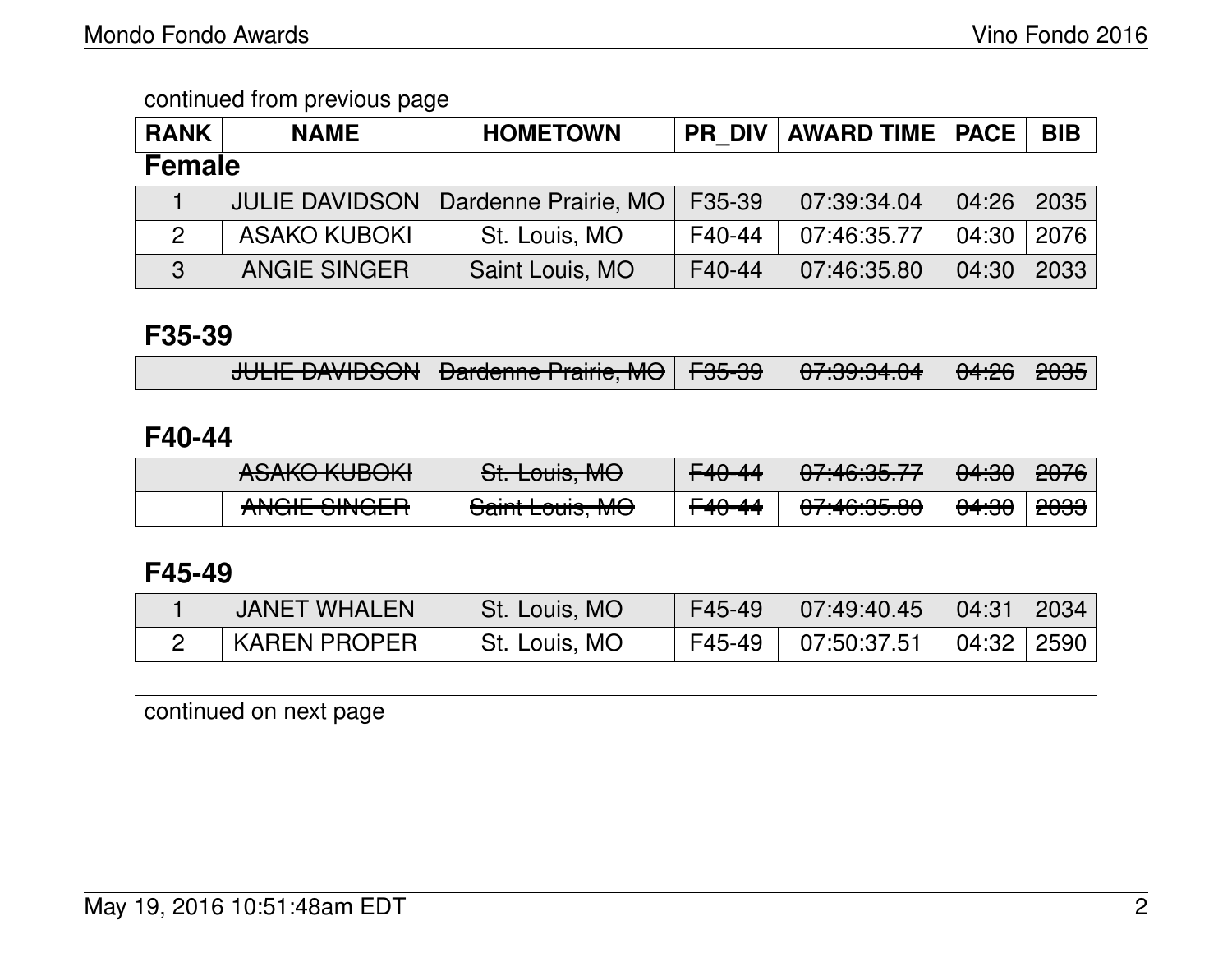| <b>RANK</b>   | <b>NAME</b>           | <b>HOMETOWN</b> | <b>PR DIV</b> | <b>AWARD TIME   PACE  </b> |       | <b>BIB</b> |
|---------------|-----------------------|-----------------|---------------|----------------------------|-------|------------|
| <b>F50-54</b> |                       |                 |               |                            |       |            |
|               | <b>GAIL FERNANDEZ</b> | Ballwin, MO     | F50-54        | 08:02:54.70                | 04:39 | 2059       |

# **Male**

| <b>CHRIS MARTEL</b> | Webster Groves, MO   M50-54 |        | 05:06:06.32 | $02:57$   2470 |  |
|---------------------|-----------------------------|--------|-------------|----------------|--|
| T. DAVID CUMMINGS   | saint louis, MO             | M45-49 | 05:06:07.23 | 02:57   2582   |  |
| DAVID GRAY          | Saint Louis, MO             | M45-49 | 05:09:29.80 | $02:59$   2047 |  |

## **M25-29**

| <b>BENJAMIN HUDSON</b>    | Saint Louis, MO | M25-29 | 05:21:15.81 | $03:06$   2473 |      |
|---------------------------|-----------------|--------|-------------|----------------|------|
| ANDREW LANG               | St. Louis, MO   | M25-29 | 05:43:12.30 | $03:19$   2480 |      |
| <b>SPENCER SEGGEBRUCH</b> | St. Louis, MO   | M25-29 | 05:43:13.64 | 03:19          | 2077 |

# **M30-34**

| <b>JESSE SIEMEN</b> | St Louis, MO | M30-34 | 05:23:36.10 | 03:07 |     |
|---------------------|--------------|--------|-------------|-------|-----|
| <b>MICHAEL LINK</b> | Columbia, MO | M30-34 | 06:16:15.09 | 03:38 | 154 |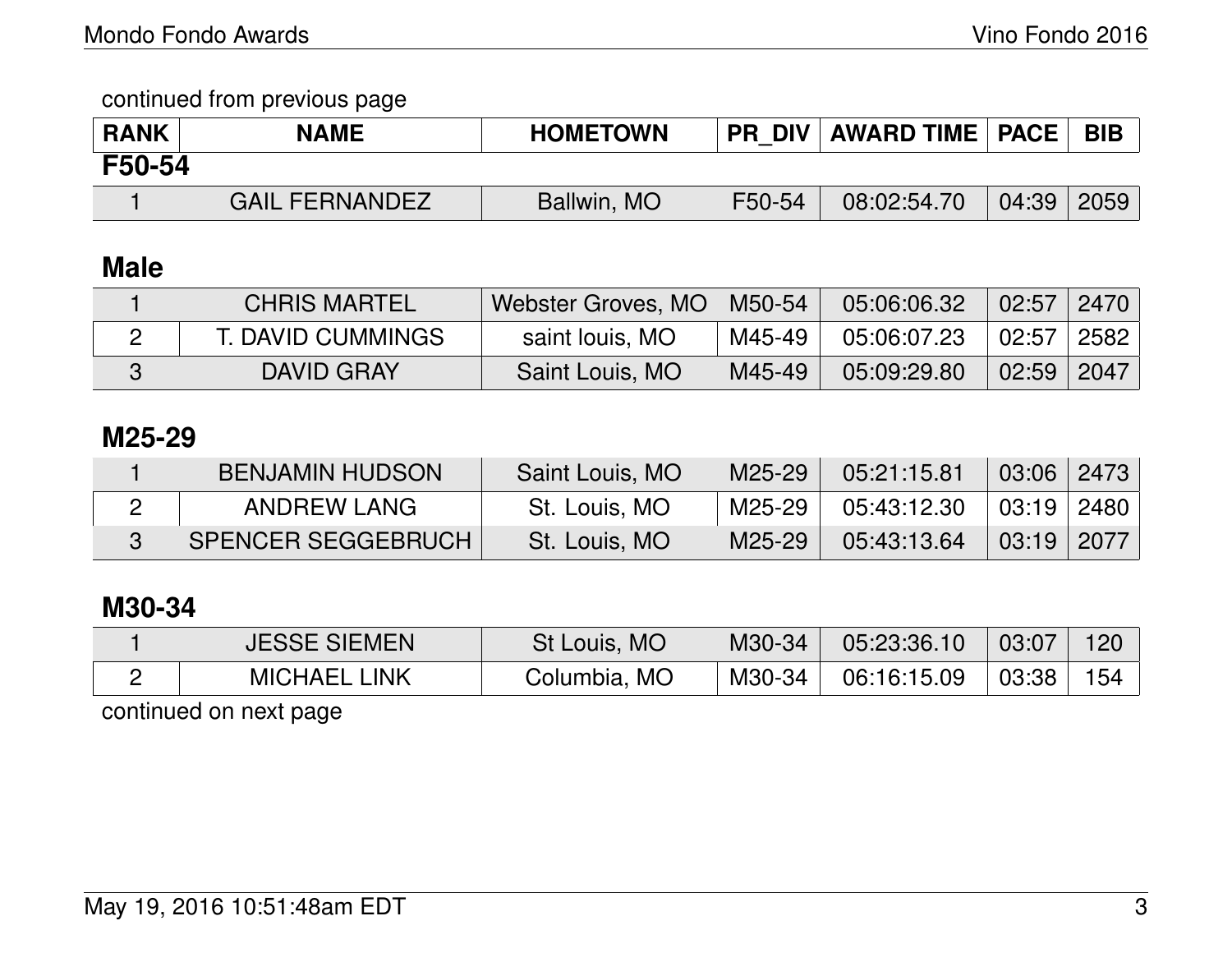| <b>RANK</b> | <b>NAME</b>         | HOMETOWN   PR DIV   AWARD TIME   PACE   BIB |        |                           |  |
|-------------|---------------------|---------------------------------------------|--------|---------------------------|--|
|             | <b>TYLER KENYON</b> | St. Louis, MO                               | M30-34 | 06:36:36.34  03:49   2028 |  |

## **M35-39**

| <b>BRIAN KOSCIELSKI</b> | Crestwood, MO | $M35-39$ | 05:13:48.69 | $03:02$   1060                |     |
|-------------------------|---------------|----------|-------------|-------------------------------|-----|
| ROB PARHAM              | Columbia, MO  | M35-39 I | 06:16:33.25 | $\parallel$ 03:38 $\parallel$ | 153 |
| <b>CASEY GROVE</b>      | St. Louis, MO | M35-39   | 06:29:24.59 | 03:45   2504                  |     |

## **M40-44**

| <b>CHRISTIAN VERRY</b> | St Louis, MO             | M40-44 | 05:21:22.33 | $\mid$ 03:06 $\mid$ 2580 $\mid$    |  |
|------------------------|--------------------------|--------|-------------|------------------------------------|--|
| <b>CRAIG COOPER</b>    | Saint Louis, MO   M40-44 |        | 05:23:42.47 | $\vert$ 03:07 $\vert$ 2592 $\vert$ |  |
| RYAN NEFF              | Des Peres, MO            | M40-44 | 05:34:05.11 | $03:13$ 2468                       |  |

# **M45-49**

| $T$ DAVID CLIMINICC<br><del>T. DAVID GUMMINGO</del> | saint louis, MO  | <del>M45-49</del> | $AC$ $AC$ $AD$<br><del>us.uu.ur.cu</del> | <del>02:57</del> | 2582            |
|-----------------------------------------------------|------------------|-------------------|------------------------------------------|------------------|-----------------|
| <b>DAVID CDAV</b><br><del>DAVID GHAT</del>          | Saint Louis, MO  | <del>M45-49</del> | AC,AA,AA,AA<br><del>ೲೲೱೱ</del> ೲ         | <del>02:59</del> | <del>2047</del> |
| <b>GREG ANDERSEN</b>                                | Chesterfield, MO | M45-49            | 05:11:46.34                              | 03:00            | 1064            |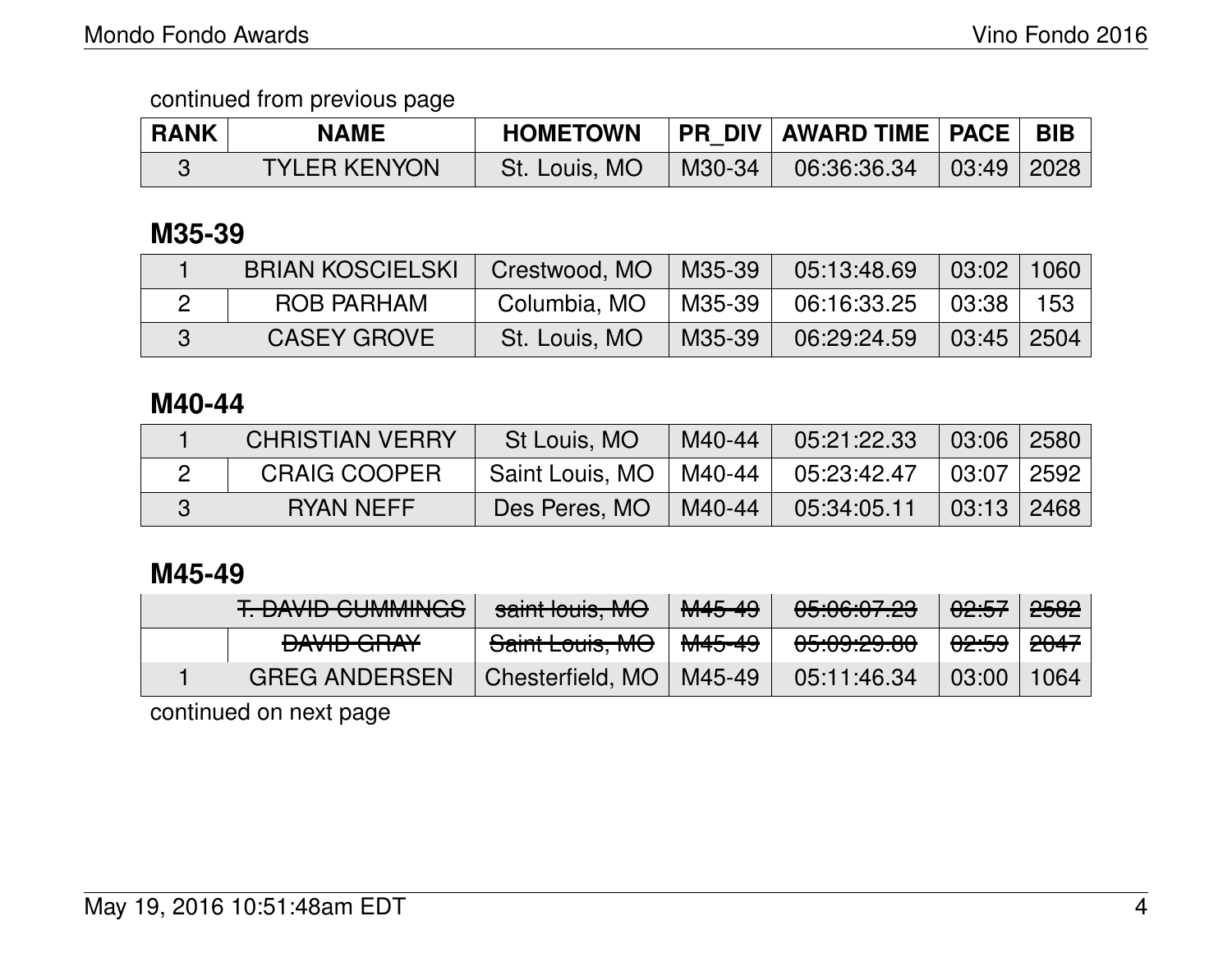| <b>RANK</b> | <b>NAME</b>            | <b>HOMETOWN</b> |        | <b>PR DIV   AWARD TIME   PACE  </b> |       | <b>BIB</b> |
|-------------|------------------------|-----------------|--------|-------------------------------------|-------|------------|
|             | <b>PATRICK GRIBBON</b> | Wildwood, MO    | M45-49 | 05:22:06.75                         | 03:06 | 2581       |
|             | <b>CHRIS CLARK</b>     | O Fallon, MO    | M45-49 | 05:26:19.79                         | 03:09 | 2070       |

# **M50-54**

| CHRIS MARTEL        | Webster Groves, MO | <del>M50-54</del> | 05:06:06.32 | <del>02:57</del> 2470 |      |
|---------------------|--------------------|-------------------|-------------|-----------------------|------|
| MIGUEL MARTINEZ     | Chesterfield, MO   | M50-54            | 05:13:06.78 | 03:01                 | 1077 |
| ROBERT RENNA        | Saint Louis, MO    | M50-54            | 05:21:58.32 | 03:06                 | 129  |
| <b>MARTY LEVINE</b> | Saint Louis, MO    | M50-54            | 05:23:13.91 | 03:07                 | 2548 |

### **M55-59**

| <b>JACKIE TENNEY</b> | Lees Summit, MO | M55-59 | 05:22:02.21 | 03:06              | 102 |
|----------------------|-----------------|--------|-------------|--------------------|-----|
| <b>PETER STEVENS</b> | St. Louis, MO   | M55-59 | 05:33:33.77 | $\vert$ 03:13 2557 |     |
| <b>BOB STONE</b>     | Mascoutah, IL   | M55-59 | 05:53:52.01 | $03:25$ 2042       |     |

#### **M60-64**

|                        | <b>JAMES WESSELY</b> | Ballwin, MO |  | M60-64   06:35:52.13   03:49   2539 |  |  |  |
|------------------------|----------------------|-------------|--|-------------------------------------|--|--|--|
| continued on next nage |                      |             |  |                                     |  |  |  |